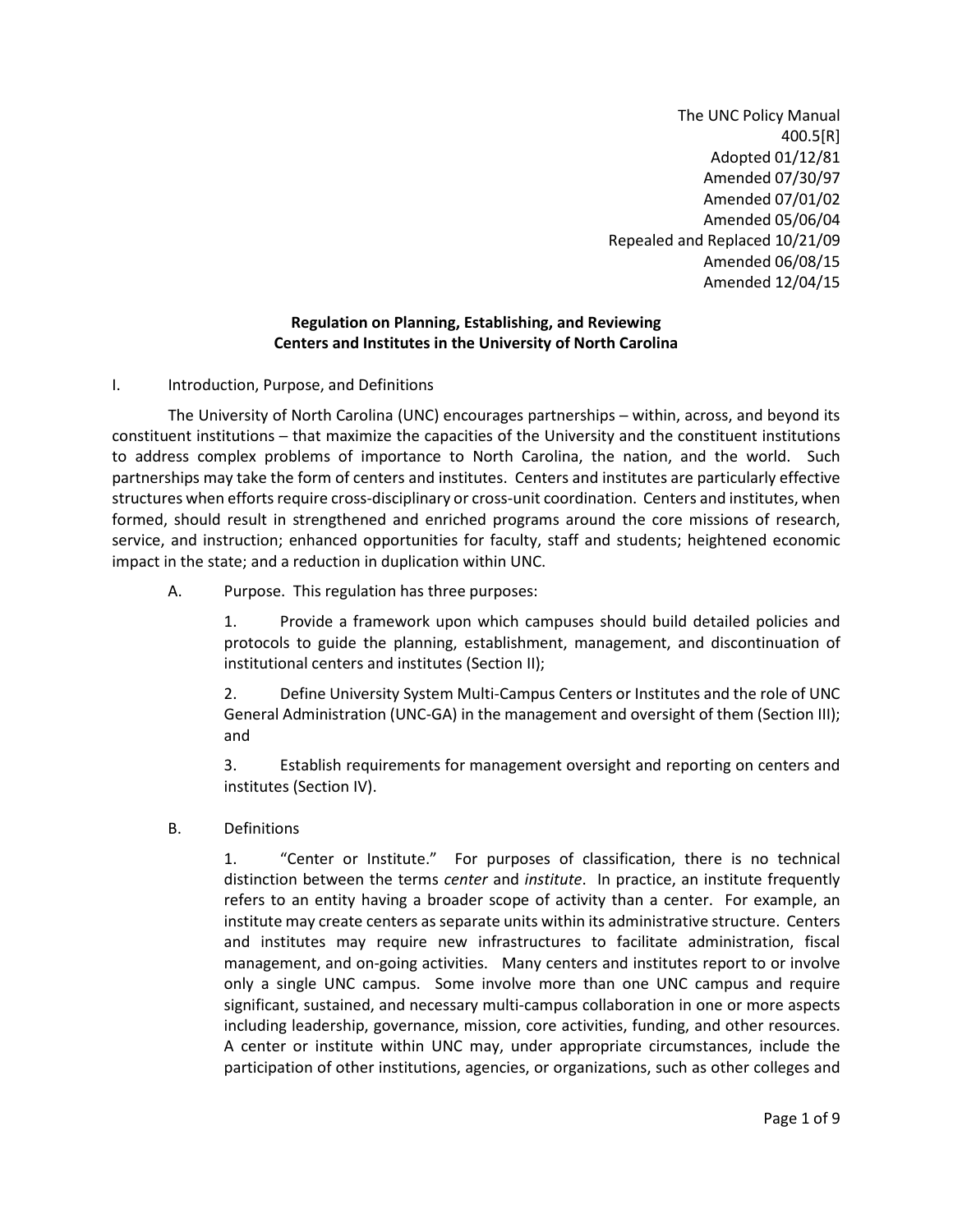universities, schools, hospitals, industry, foundations, or governmental bodies. Centers and institutes do not have jurisdiction over academic curricula, although they may offer courses in cooperation with academic units.

2. "General Fund sources" means financial resources originating from the State's General Fund, including state appropriations and tuition receipts.

3. "Non-General Fund sources" means financial resources originating from sources other than the State's General Fund, including fee receipts, endowment income, institutional trust funds, and outside grants.

4. "In-Kind sources" means support that one or more constituent institutions provides to a center or institute in the form of space, services (including faculty course buyout), or use of equipment or other materials, and for which it does not receive cash payment.

5. "Political activity" means, as described in Section 300.5.1 of the UNC Policy Manual, actions directed toward the success or failure of a candidate for public office, political party, or partisan political group including, but not limited to, campaigning, political management, and soliciting financial contributions for political purposes.

# II. Regulations for Centers and Institutes

The following regulations apply to each constituent institution that (1) serves as the administrative campus for a multi-campus center or institute, or (2) administers a center or institute that reports to only one UNC campus.

A. Authority.Campuses will adopt the following authoritative roles in their own policies and procedures.

1. Administrative campus**.** Each center or institute must designate an administrative campus. For centers and institutes situated on a single campus, this designation is straightforward. Full authority and responsibility for the oversight of institutional centers and institutes rests at the campus level, including establishment, management, and discontinuation.For centers and institutes involving more than one UNC constituent institution, agreement on an administrative campus must be reached. Administrative campuses are responsible for the general and fiscal oversight and management of their institutional centers and institutes, in accordance with this regulation and campus level policies and procedures.

2. Board of trustees. The board of trustees of each administrative campus has the authority to approve campus level policies on centers and institutes and to authorize establishment and discontinuation of institutional centers and institutes consistent with these regulations and the directions of the president or the Board of Governors. The board of trustees may delegate to the chancellor the authority to approve the discontinuation of institutional centers and institutes.

3. Chancellor. The chancellor of each administrative campus, as the executive and administrative head of the constituent institution, is responsible for the oversight and management of each center or institute situated at the campus. The chancellor is responsible for carrying out the requirements of the applicable policies of the Board of Governors and board of trustees with respect to centers and institutes, and for ensuring that all requirements of this regulation are implemented and followed.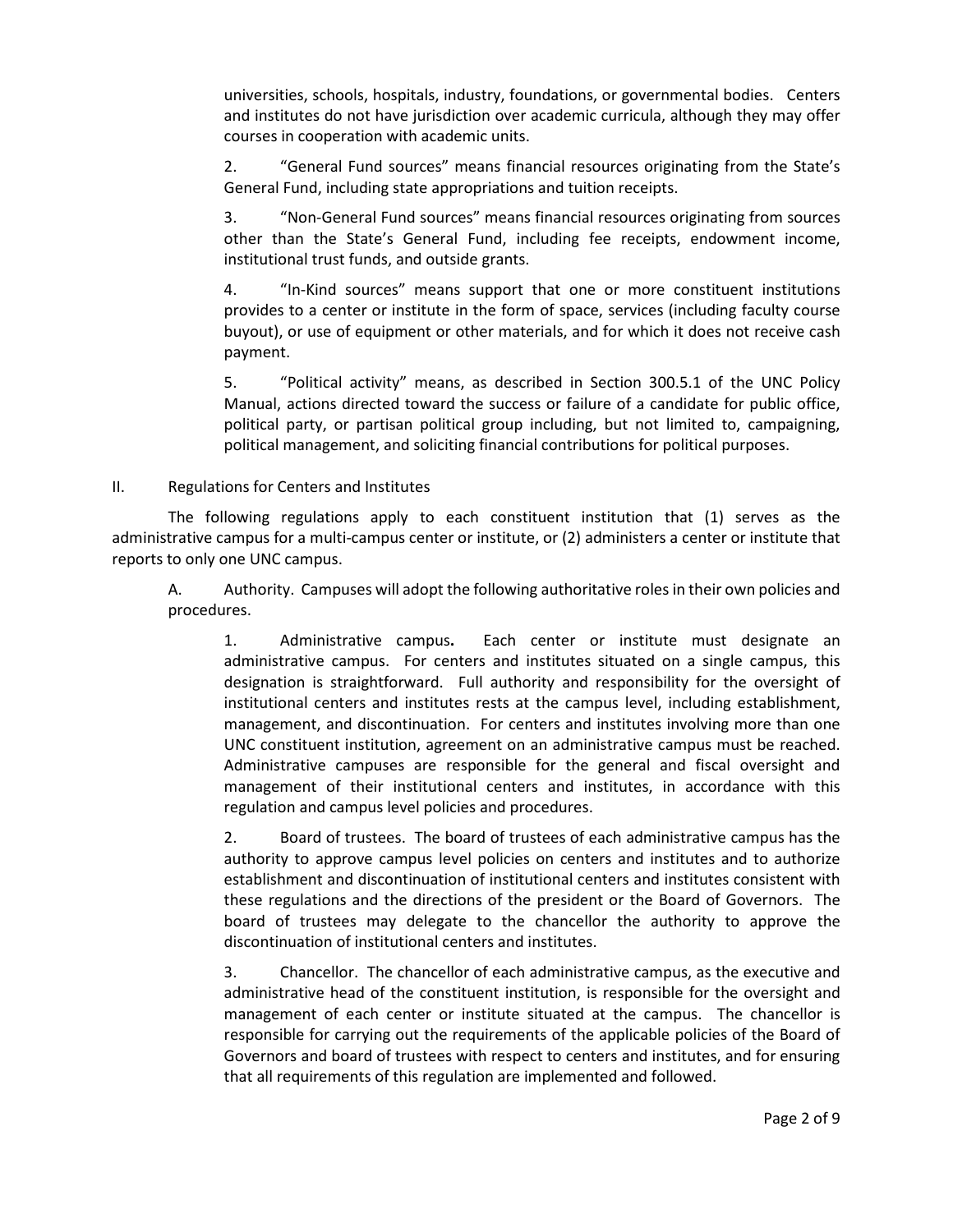4. Directors. Subject to the approval of the chancellor of the administrative campus, each center or institute must have a director, who shall report to a senior academic officer designated by the chancellor. Center and institute directors are responsible for the dayto-day programmatic, fiscal, and personnel decisions associated with the center and institute mission and core personnel.

5. Center or institute boards or committees. A chancellor of a constituent institution may determine that an advisory or policy board is needed for a particular center or institute. Boards or committees are particularly useful when the center or institute must coordinate efforts across departments, units, or institutions. Such boards do not have the authority to make hiring offers to directors or other staff. While boards may make recommendations regarding the use of center and institute funds, such entities do not have the authority to access, use, or otherwise control funds associated with the centers and institutes.

6. Authority through bylaws, memoranda of understanding, or other governing documents. Centers and institutes, particularly those requiring sustained involvement across multiple constituent institutions, may address certain aspects of their management through bylaws, memoranda of understanding (MOUs), or other governing documents, subject to the oversight and approval of the chancellor or the chancellor's designee. Examples of decisions that may be localized at the center or institute level include processes for appointing and staggering terms of board members, requirements for adding new partners or partner campuses, or agreements on leadership and logistics for specified collaborative initiatives. Centers and institutes that involve multiple campuses, but without such documents, are considered under the full authority of the administrative campus as defined above, in Sections II.A.1., through II.A.2.

B. Planning. A planning period can serve many purposes for a conceptualized center or institute, including time to demonstrate the validity of the concept, define partner relationships and roles, or identify fiscal and other resources required for sustainability. Administrative campuses must have policies that address the following aspects of the planning of institutional centers and institutes:

1. Clear process for requesting authorization to plan a center or institute. Minimum required documentation should include:

a. Relevance of the proposed center or institute to the mission of the administrative campus and UNC;

b. Objectives of the proposed center or institute and why the objectives cannot be achieved within existing institutional or University structures, including individual schools, departments, and/or programs;

c. Discussion of differentiation from similar centers, institutes, or units within the campus, UNC and the State, and proposed relationships with them;

d. Potential sources and estimated funding to initiate and sustain the proposed center or institute, presented as a five-year projection, including the amounts of (1) General Fund support; (2) non-General Fund support; and (3) in kind support; and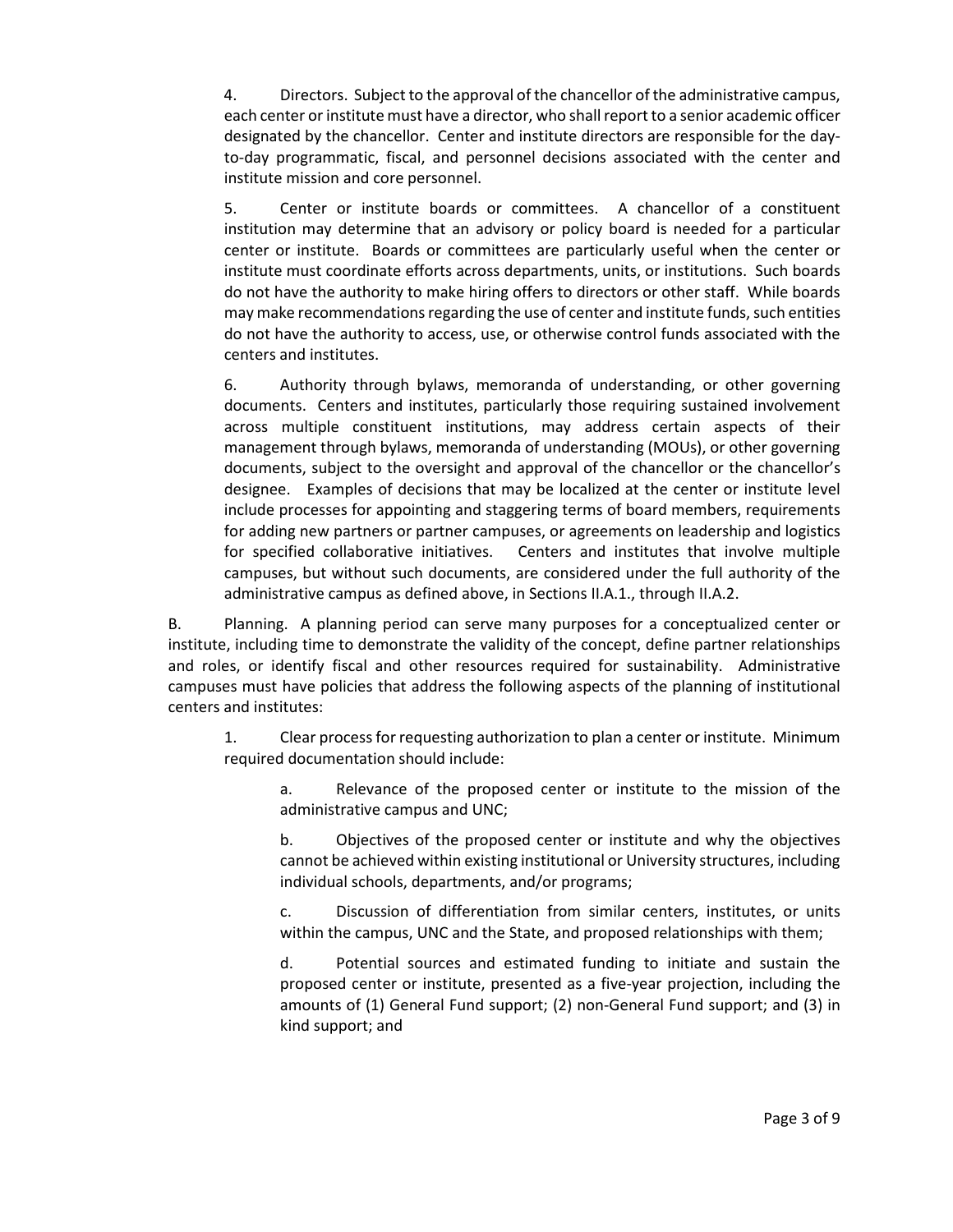e. When relevant, statements on the inter-institutional nature of the proposed center or institute, whether it be mission, leadership, activities, funding, or other aspects.

2. Milestones, timelines, and responsible parties associated with center and institute planning periods.

3. Clear process for granting and notification of authorization to plan a center or institute, which shall require approval by the chancellor and a report to the board of trustees and the Office of Research and Graduate Education at UNC General Administration within 30 days of the chancellor's approval, or by the next regular meeting of the board, whichever is later.

C. Establishment.When a center or institute approved for planning is ready and able to demonstrate its viability, a formal request for authorization to establish is prepared. Administrative campuses must have policies that address the following aspects of the establishment of institutional centers and institutes:

1. Clear process for requesting authorization to establish a center or institute. Minimum required documentation should include the items listed in the authorization to plan documentation (Section B.1., above) as well as:

a. Name of the proposed center or institute, which appropriately reflects the center or institute mission and scope;

b. Identification of the proposed center or institute as either a research, public service, or instructional unit, in accordance with its primary mission and core activities, with the understanding that the center or institute may also conduct complementary activities outside of its primary designated mission;

c. Organizational structure of the proposed center or institute, including name of a proposed director, description of the membership and function of any proposed advisory or policy boards, and proposed responsibility structure;

d. Statement on the anticipated effects of the proposed unit on the instructional, research and/or public service programs of the administrative campus; and, when inter-institutional arrangements are involved, a statement on the anticipated effects of the proposed collaboration on the instructional, research and/or public service programs of all participating campuses;

e. Statement on immediate financial needs, including the amount of General Fund, non-General Fund, and in kind support that will be required;

f. Statement on immediate operating needs, such as equipment, library resources, and space needs, and five-year projections of future space needs;

g. When relevant, evidence that inter-institutional arrangements regarding leadership, governance, activities, funding, or other aspects have been reached by the cooperating chancellors or designees; and

h. An accountability plan that complies with policy of the administrative campus, noting specific dates for the initial director and center reviews.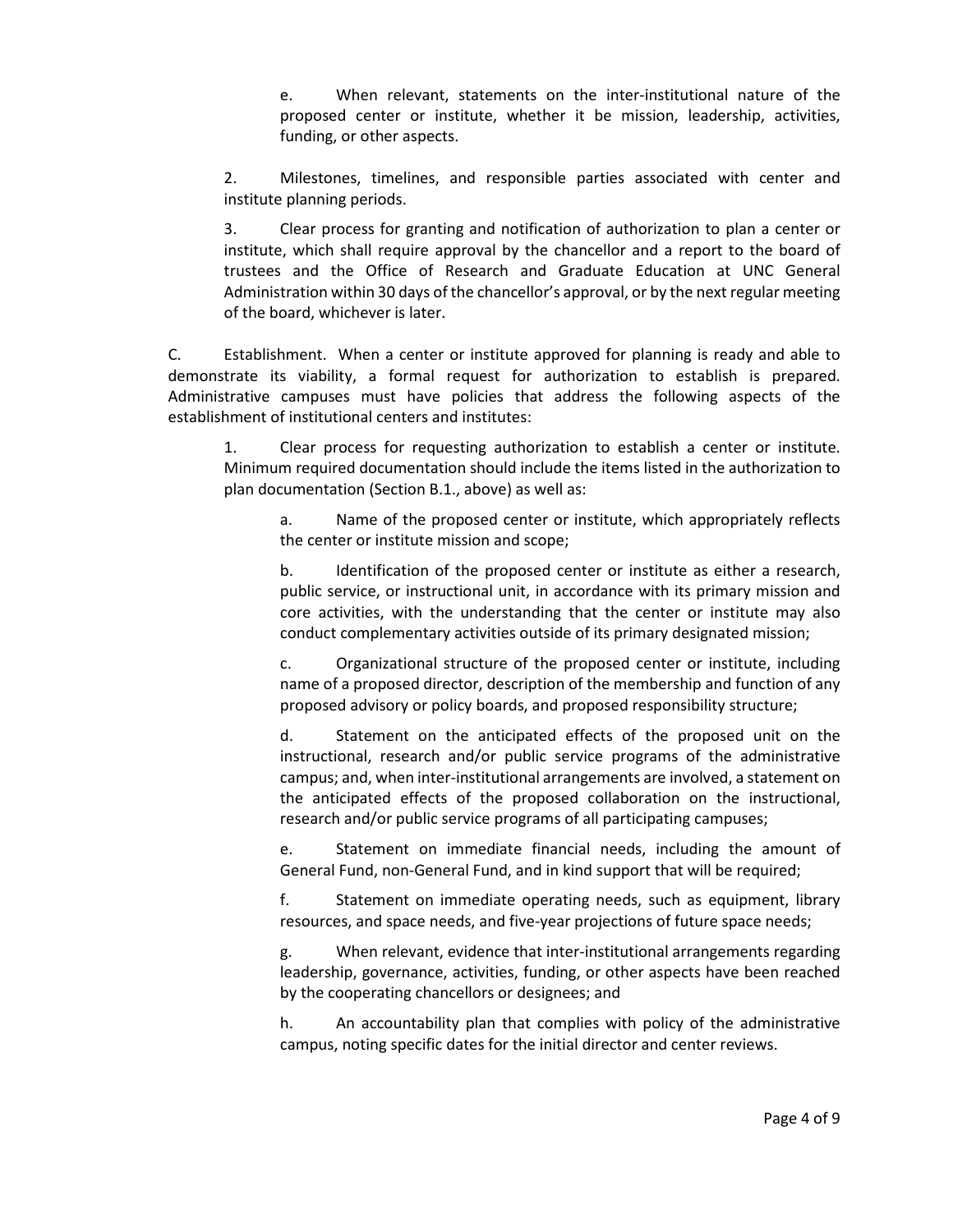2. Milestones, timelines, and responsible parties associated with establishment; and

3. Clear process for granting and notification of the establishment of a center or institute, which includes approval by the chancellor and board of trustees and notification to the Office of Research and Graduate Education at UNC General Administration prior to establishment.

D. Management. The chancellor of each administrative campus will ensure that each active center and institute associated with the administrative campus undergoes a comprehensive review at least once every five (5) years to evaluate ongoing alignment with departmental, college and/or institutional missions and resources, success in accomplishing stated objectives, and sound fiscal status and practices. Administrative campuses must have policies that include the following aspects of the management of centers and institutes as part of the comprehensive review:

1. Process for director searches, including steps of the process, participants and responsible parties, and appropriate decision-making procedures;

2. Cycle(s) for annual and comprehensive reviews of center and institute activities, including designation of the responsible office or offices;

3. Evaluation criteria to include at a minimum:

a. Performance against specific objectives and goals;

b. Quality and quantity of scholarly activity (as appropriate per mission), teaching and other instructional activity (as appropriate per mission), and service (as appropriate per mission);

c. Sufficient budget to continue operation, including the amount and proportion of funds received from General Fund and non-General Fund sources as well as in kind support;

d. Fiscal oversight;

e. Analysis and assurance that the entity does not duplicate other institutional, UNC, or State entities;

f. Analysis and consideration as to whether the entity's work can be effectively accomplished by a single department or program; and

g. Stakeholder feedback (stakeholder defined as appropriate per the unit's mission).

4. Listing of other considerations, outside of the above performance review criteria, to be discussed during review periods, including facilities, personnel, or other operational needs;

5. Cycle(s) for reviews of center and institute directors, including designation of the office or offices responsible for conducting the review;

6. Criteria for director review, to include at minimum:

a. Performance against individual objectives and goals;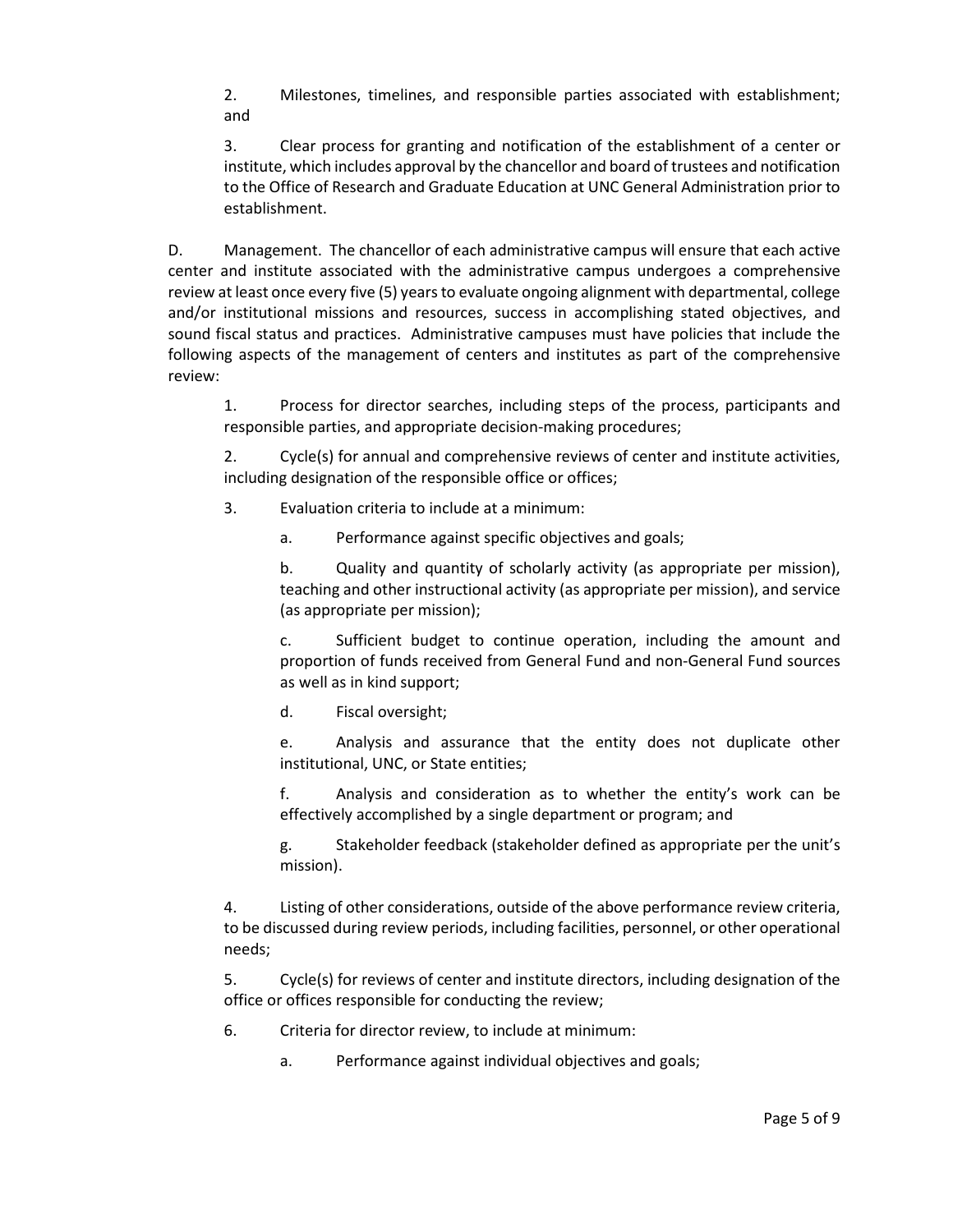b. Feedback on leadership and communication from center/institute staff, partners and/or clients; and

c. Management of fiscal and human resources.

7. Standard practices and procedures for involving other UNC constituent institutions in review processes, when relevant;

8. Articulation of the type of unsatisfactory performance that could merit conditions for discontinuation of a center, institute, director, or others; and

9. Clear plans for occasions when centers, institutes or directors do not meet minimum review expectations, including process, milestones, and responsible parties.

E. Discontinuation

1. A center or institute may be discontinued for a variety of reasons, including but not limited to lack of fiscal resources for sustainability, termination of a supporting grant or award, lack of fit with departmental, college or institutional missions or objectives, or a change in institutional priorities.

a. Campus level policies must provide a clear process for the discontinuation of centers and institutes, whether on probationary status, performing satisfactorily, or in other circumstances. For those entities that involve only a single campus, the campus-level process should include approval by the board of trustees and notification to the Office of Research and Graduate Education at UNC General Administration, prior to discontinuation. For those centers and institutes that require significant and sustained cooperation among more than one UNC constituent institution, campus level policies must provide for agreement to be reached and documented by the partner chancellors or designee before the discontinuation recommendation goes before the board of trustees at the administrative campus. If such an agreement cannot be reached by partner chancellors or designees, then UNC General Administration, through the Office of Research and Graduate Education, will convene partners and determine an acceptable solution.

b. If the president or the Board of Governors determines that a center or institute should be considered for discontinuation, the president shall give written notice of that determination to the chancellor and chair of the board of trustees of the constituent institution functioning as the administrative campus, notifying them that they may request a hearing on the matter before the Committee on Educational Planning, Policies, and Programs by transmitting a written request for a hearing to the president within thirty (30) days after receipt of the president's notice. The chancellor and board of trustees chair may bring to this hearing such administrative staff members and faculty members as they may deem useful in representing the institution. If the chancellor and board of trustees chair request a hearing, they shall, not later than two weeks prior to the hearing, file with the president a written statement of reasons why the center or institute should not be discontinued, together with such supporting data as they may wish to provide. After such hearing, the Committee shall recommend to the Board of Governors action that the Committee deems appropriate.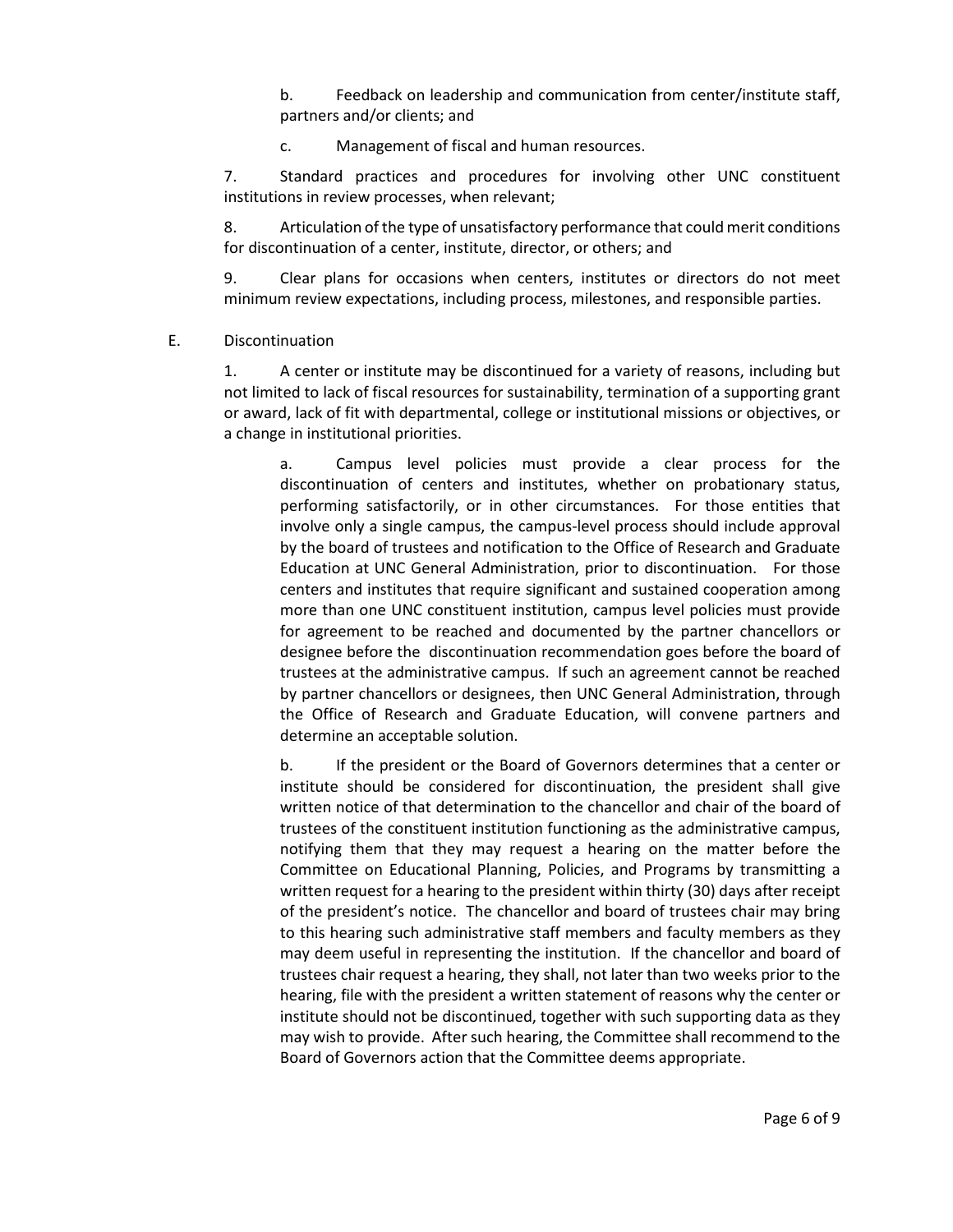2. The "phase-out" period for centers and institutes that are to be discontinued shall be sufficient to permit an orderly termination or transfer of contractual obligations and to allow an effort to find alternative employment for full-time staff. Normally, the "phaseout" period shall be no more than one year after the end of the academic year in which final approval is given to discontinue the center or institute.

F. Other Entities. Other coordinating entities, such as partnerships, consortia, collaboratives, or centers that form within existing centers or single departments, may be considered exempt from these regulations. For example, faculty within a department may decide to form a collaborative in order to more intentionally connect their research projects and professional networks. While such a group may prove a valuable resource to external partners or other disciplinary contacts, it would likely require little to no structure, funds, or management to function. A final determination will be left to the discretion of each constituent institution as to whether such entities will be governed under institution level processes. Campuses should make appropriate provisions in their policies and procedures to ensure they remain knowledgeable of the existence and viability of such entities.

# III. University System Multi-Campus Centers and Institutes

Some centers and institutes are established either to represent North Carolina in a federally funded and formula-based program, many of which require state matching funds, or through legislative action with requirements of multiple campus engagement. These entities, known as University System Multi-Campus Centers and Institutes, will maintain varying levels of involvement from UNC General Administration throughout their life cycle, as described below.

A. Participants in a Federal Program. Centers and institutes that are established via a federally funded and formula-based program must, with guidance from UNC General Administration, identify an administrative campus in UNC. The administrative campus will retain responsibility for general and fiscal oversight with exception of the budget expansion request process, in which UNC General Administration will assist. A reporting line to UNC General Administration through the UNC Office of Research and Graduate Education will be maintained throughout the existence of these centers and institutes to ensure appropriate system level involvement in the center mission and the federal review processes for these centers, institutes, and their directors. These entities shall reach agreements with their administrative campuses to have any regularly occurring and extensive federal review meet the requirement for periodic comprehensive review. A center or institute participating in a federally-funded and formulabased matching program may be discontinued if the sponsoring unit of the federal government terminates funding for the program. Otherwise, when it becomes necessary for UNC to discontinue one of these centers or institutes, the chancellor of the administrative campus should, in consultation with the other participating constituent institutions, prepare and forward a written request to the UNC president, with copy to the vice president for research. The president will then make such recommendations as are necessary to the Board of Governors for approval of the discontinuation. The "phase out" period considerations noted in Section II.E., above, also apply to these centers and institutes.

B. Legislatively Sanctioned Multi-Campus Centers and Institutes. Centers and institutes that are established via legislative action of the North Carolina General Assembly and that require multiple campus engagement must, with guidance from UNC General Administration, identify an administrative campus in UNC. At the time of the enactment of the legislation, UNC General Administration will assist these entities and the administrative campus in the creation of planning,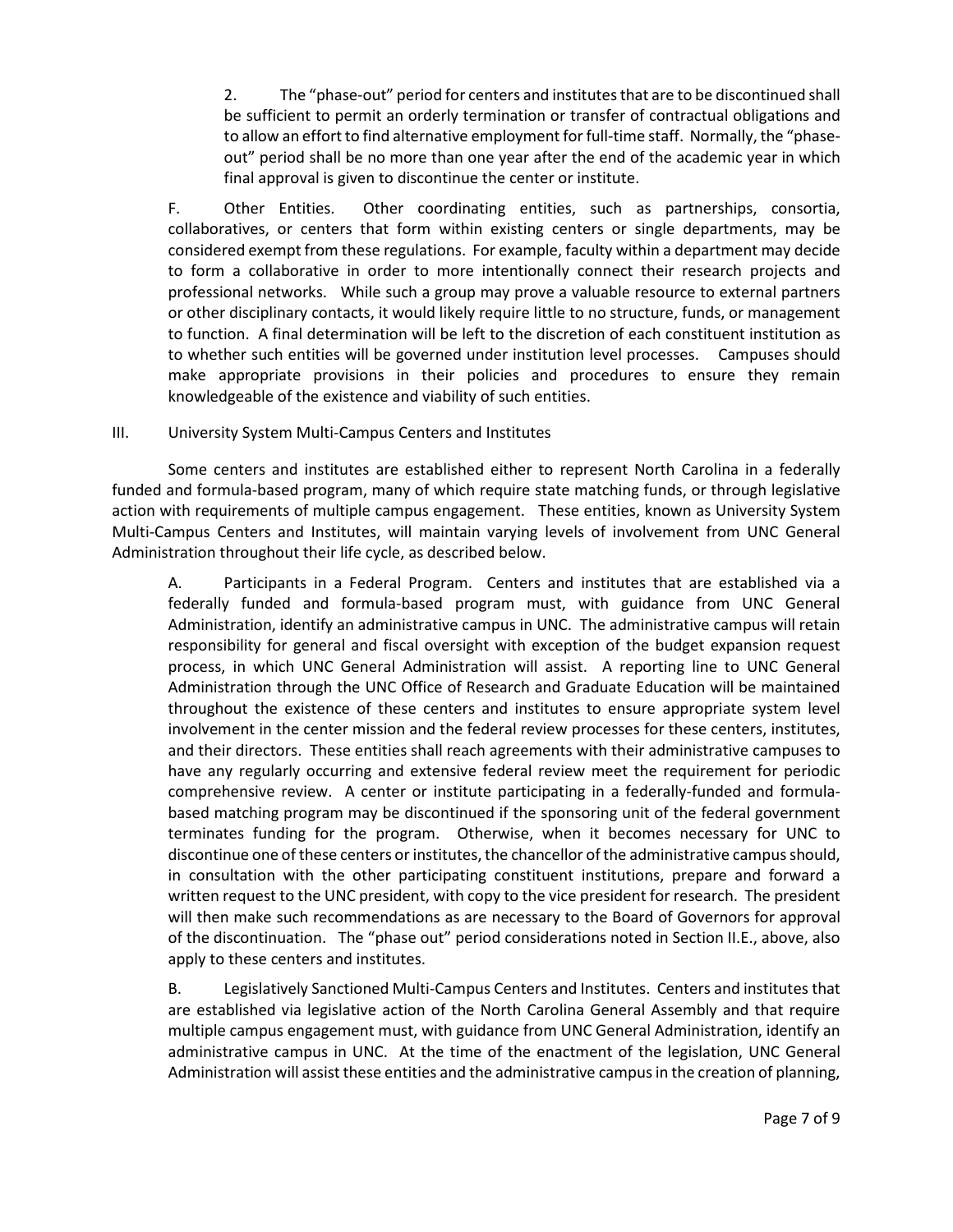establishment, and other governing documentation (e.g., bylaws, memoranda of understanding). After these governing documents are effective, the entity will come fully under the auspices of the administrative campus for general and fiscal oversight. Discontinuation provisions should be noted in the governing documents and should involve the counsel of UNC General Administration in the discontinuation process, through the Office of Research and Graduate Education.

C. Other multi-campus centers and institutes. The provisions of this regulation are intended to enable campuses to effectively manage centers and institutes, whether institutional or involving multiple campuses. Inter-institutional centers and institutes are hence not singled out as exceptional circumstances requiring system-level oversight but rather to be considered as a customary practice that may require some additional considerations. UNC General Administration, through the Office of Research and Graduate Education, can offer assistance during the planning phase of complex multi-campus efforts. Upon the need to discontinue one of these entities, the provisions in Section II.E., of this regulation will apply.

# IV. Other

A. Reporting. Each administrative campus shall notify the Office of Research and Graduate Education at UNC General Administration of the establishment or discontinuation of any center or institute. The Office of Research and Graduate Education at UNC General Administration will maintain a current listing of all UNC centers and institutes, which will be posted on the UNC website and categorized by mission. Each center or institute must be designated as a *research, public service, or instructional* unit in accordance with its primary mission and core activities, with the understanding that many centers and institutes will also conduct complementary activities outside of their primary designated mission. Administrative campuses must also designate when a center or institute that they administer is a UNC System Multi-Campus Center or Institute.

B. Exceptions. This regulation does not apply to affiliated or associated entities as defined in University policy, including but not limited to the North Carolina Center for International Understanding, the UNC Center for Public Television, and the UNC Center for School Leadership Development. Any other exceptions or modifications to these regulations must be approved by the president.

C. Political activity and legislative activity. Each center or institute functions as part of one or more constituent institutions of the University and is subject to the administrative management, oversight, and control of the chancellor of the administrative campus (or the chancellor's designee(s)) as to all activities undertaken by the center or institute, including with respect to the use of funds, services, supplies, equipment, information technology resources, vehicles or other University property.

University employees assigned to centers and institutes are subject to UNC Policy Manual Section 300.5.1, concerning Political Activities of Employees, which includes prohibitions against engaging in political activity while on duty and using the authority of one's position or University or center or institute funds, services, supplies, equipment, information technology resources, vehicles or other resources for such activities, as described in the policy.

The Internal Revenue Code (IRC) limits the extent to which charitable organizations that are tax-exempt pursuant to Section 501(c)(3) of the IRC may engage in activities directed towards influencing legislation (lobbying), subject to applicable exceptions. The University and its constituent institutions are tax-exempt bodies pursuant to IRC Section 115, IRC Section 501(c)(3),